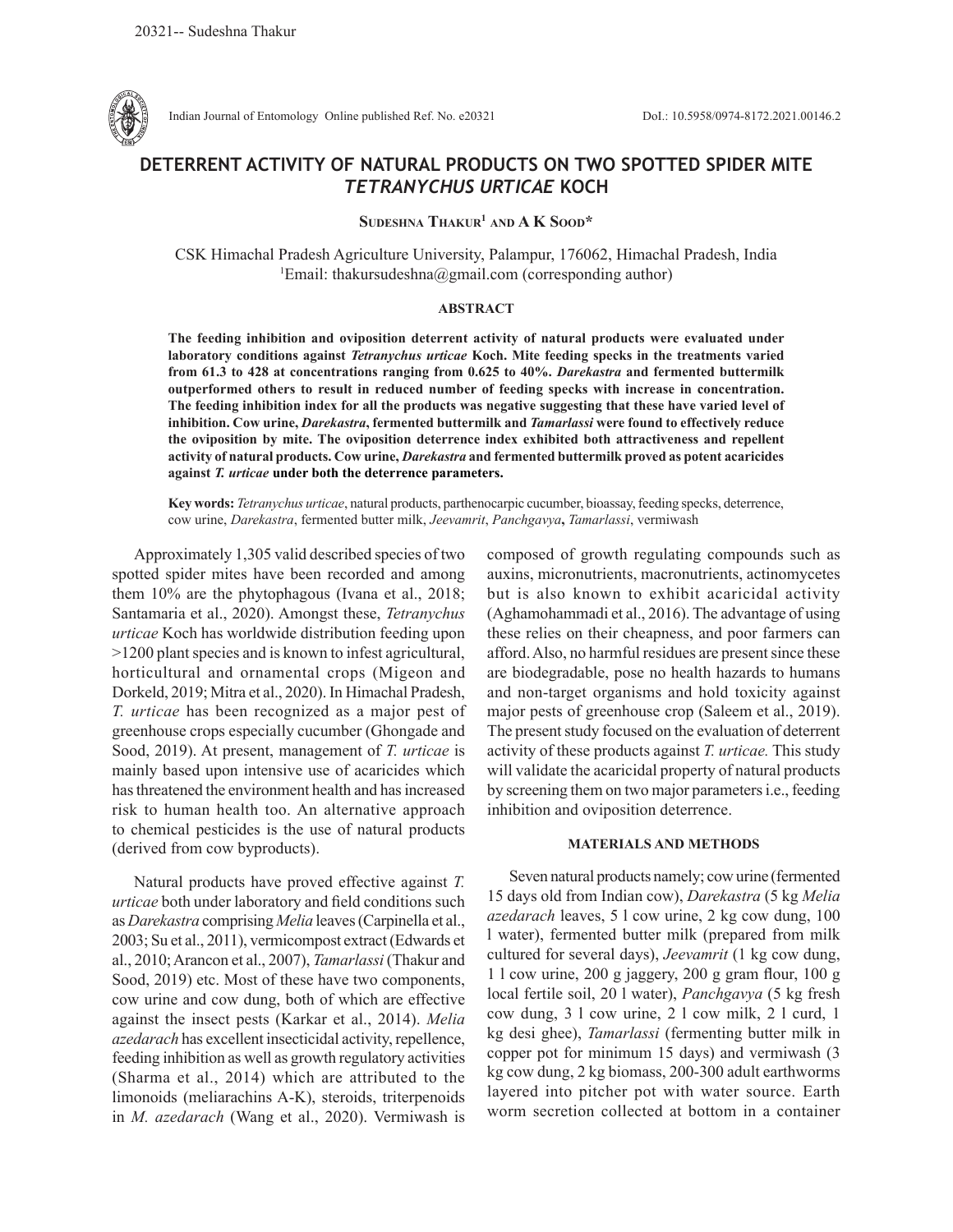was evaluated for feeding and oviposition deterrence against *T. urticae* under laboratory conditions in the Department of Entomology, CSK Himachal Pradesh Krishi Vishvavidyalaya, Palampur during 2016-17. These products were prepared freshly. *Tetranychus urticae* was cultured on French bean, *Phaseolus vulgaris* potted plants kept in insectary  $(25 \pm 1^{\circ}C, 70 \pm 5\% \text{ RH})$ and 16 hr photoperiod -16 L: 8D). Adults were allowed to oviposit for 24 hr and thereafter removed. Eggs were reared till adult emergence to get uniform age samples. The leaf disc bioassay method elaborated by Erdogan et al. (2012) was used. Leaf discs of 3.5 cm dia were excised from French bean apical leaves. Excised discs were dipped into concentrations of natural products (prepared by serial dilution) for 30 sec. These were air dried and placed onto wet sponge in abaxial position. Control was also set up by dipping leaf discs into water. Treated leaf discs were placed under controlled conditions ( $25\pm1$ <sup>o</sup>C and  $70\pm5\%$  RH).

Feeding inhibition offered by natural products was evaluated in terms of number of feeding specks. Adult females (n=10) released onto treated and untreated leaf discs were allowed to feed for 24 hr and removed thereafter. Numbers of white speck were counted under stereozoom miniscope. Reduction in feeding was calculated taking into account number of feeding specks in treatment and control. Feeding inhibition index was worked out using the equation:

Feeding inhibition index =

 Number of feeding specks in treatment- Number of feeding specks in control  $x = 100$ 

 Number of feeding specks in treatment+ Number of feeding specks in control

Values of index vary from +100 (very attractive) to -100 (complete deterrence). Oviposition deterrent activity of natural products was evaluated in terms of number of eggs laid by *T. urticae* up to 96 hr of exposure duration (HED) on to treated leaf surface. Female mites (n=10) were released on treated and untreated leaf discs. Change in oviposition was calculated taking into account number of eggs in control and treatment. Oviposition deterrence index (ODI) was calculated as per Hang et al. (1982).

Oviposition deterrence index =

Number of eggs laid in treatment-

Number of eggs laid in control)  $\times 100$ Number of eggs laid in treatment+ Number of eggs laid in control

The value of index varies from  $+100$  (very attractive) to -100 (complete deterrence). Experimental data was subjected to statistical analysis as per Gomez and Gomez (1984). Square root transformation was used for normalising data. Transformed data were subjected to factorial ANOVA in CPCS programme. Least significant difference test (LSD) was used to determine significance of data.

# **RESULTS AND DISCUSSION**

Data pertaining on number of feeding specks produced on the leaf discs treated with varying concentrations of natural products was found to be significant (Table 1). Number of feeding specks varied significantly (p*=*0.05) for two products; cow urine and *Darekastra* at all the concentrations and were also least of all the products evaluated. Leaf discs treated with *Darekastra* and fermented buttermilk exhibited reduction in number of feeding specks with increase in concentration; values being significant only for *Darekastra*. An opposite trend was observed in for leaf discs treated with *Panchgavya* and *Tamarlassi* where feeding specks increased with increase in concentration. However, treatments did not differ significantly among each other. The remaining products such as cow urine, *Jeevamrit* and vermiwash did not show any definite trend in reduction of feeding specks with in concentration. The number of feeding specks in untreated check (UTC) remained significantly higher for all the treatments.

Reduction in mite feeding was found to be significant for cow urine, *Darekastra*, *Panchgavya* and vermiwash (Fig. 1). For cow urine treated leaf discs, reduction in feeding varied from 4.80 to 56.30%. However, no definitive trend was noticed but the reduction was highest under 10 and 20% concentration. *Darekastra* and fermented buttermilk treated leaf discs resulted in increased feeding reduction with concentration i.e., 53.71 to 91.24% and 15.76 to 26.14%, respectively, with maximum reduction being at 20%. However, *Panchgvaya* and *Tamarlassi* showed an opposite trend i.e decrease in feeding reduction varying from 71.73 to 23.03% and 58.79 to 48.03%, respectively; with increase in concentration. *Jeevamrit* and vermiwash exhibited in no definite trend in feeding reduction. The feeding inhibition index was found to be negative for all the evaluated natural products namely; cow urine (-2.48 to -39.22), *Darekastra* (-36.77 to -83.93), fermented buttermilk (-8.56 to -15.03), *Jeevamrit* (-19.44 to -29.57), *Panchgavya* (-13.33 to -56.05), *Tamarlassi*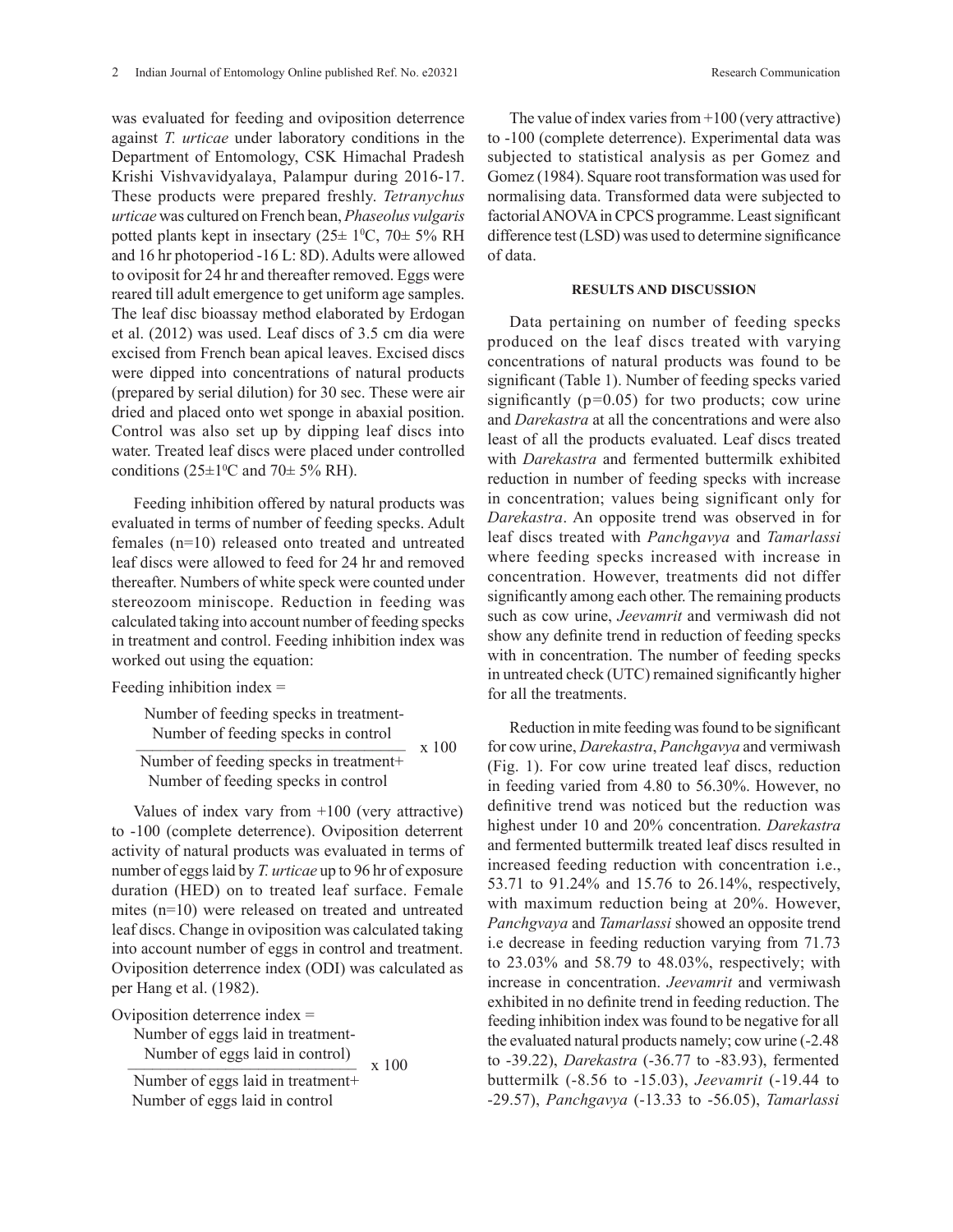| Concen-<br>tration |                                      |                                | No. of feeding specks produced                                          | exposure duration (HED | on leaf disc after 24 hr of                                                                                                       |                                              |                                                               |               |                              |                                 |                                | % change $(-/+)$ in oviposition after 96 HED compared to untreated check                                                              |                    |                        |
|--------------------|--------------------------------------|--------------------------------|-------------------------------------------------------------------------|------------------------|-----------------------------------------------------------------------------------------------------------------------------------|----------------------------------------------|---------------------------------------------------------------|---------------|------------------------------|---------------------------------|--------------------------------|---------------------------------------------------------------------------------------------------------------------------------------|--------------------|------------------------|
| $\mathcal{E}$      |                                      | Cow urine Darekastra Fermented | butter milk                                                             | $Jeev$ am              | rit Panchgavya Tamarlassi Vermiwash                                                                                               |                                              |                                                               | $\cos$ urine  | Darekastra                   | Fermented<br>butter milk        | Jeevannrit                     | Panchgavya                                                                                                                            | Tamarlassi         | Vermiwash              |
| 0.625              | $*$                                  |                                |                                                                         |                        |                                                                                                                                   | $146.6 \pm$                                  |                                                               |               |                              |                                 |                                |                                                                                                                                       | $-34.05 \pm$       |                        |
|                    |                                      |                                |                                                                         |                        |                                                                                                                                   | $2.40$<br>$(12.1)^a$<br>$50.0\pm$            |                                                               |               |                              |                                 |                                |                                                                                                                                       | 3.29               |                        |
|                    |                                      |                                |                                                                         |                        |                                                                                                                                   |                                              |                                                               |               |                              |                                 |                                |                                                                                                                                       | $(35.64)^a$        |                        |
| 1.25               | $315.3+$                             | 245.0                          | $370.6 \pm$                                                             | $200.3 +$              |                                                                                                                                   |                                              |                                                               | $-32.22 +$    | $-19.01 +$                   | $-22.70+$                       | $12.31 \pm$                    |                                                                                                                                       | $43.61 \pm$        |                        |
|                    | 7.42                                 | $+2.89$                        | 11.84                                                                   | 5.49                   |                                                                                                                                   | 5.77                                         |                                                               | 3.48          | 0.94                         | 3.30                            | 1.76                           |                                                                                                                                       | 3.83               |                        |
|                    | $(17.7)^{c}$                         | $(15.6)^{e}$<br>214.0±         | $(19.2)^{b}$                                                            | $(14.1)^{bc}$          |                                                                                                                                   | $(12.2)^a$<br>$175.0\pm$                     |                                                               | $(34.51)^{a}$ | $(25.83)^{a}$                | $(28.33)^{a}$                   | $(20.45)^{a}$                  |                                                                                                                                       | $(41.9)^{t}$       |                        |
| 2.50               | $356.6 \pm$                          |                                | $350.0 +$                                                               | $207.6 \pm$            | 57.6±                                                                                                                             |                                              |                                                               | $-30.92 +$    | 38.46±                       | $-26.70 +$                      | $-14.82 +$                     | $+3.96 \pm$                                                                                                                           | 44.12 <sup>±</sup> | $-8.28 \pm$            |
|                    | 9.61                                 | 6.93                           | 7.64                                                                    | 4.33                   |                                                                                                                                   | 2.89                                         |                                                               | 5.45          | 4.70                         | 2.62                            | 1.84                           | 3.12                                                                                                                                  | 2.85               | 1.19                   |
|                    | $(18.9)$ <sup>od</sup>               | $(14.6)^d$                     | $(18.7)$ <sup>ab</sup>                                                  | $(14.4)^{bc}$          | $5.36$<br>12.5 <sup>a</sup>                                                                                                       | $(13.2)^{b}$                                 | $250.0\pm$<br>52.17<br>52.17<br>(15.8) <sup>a</sup><br>51.3 + | $(33.61)^{a}$ | $(38.25)^{b}$                | $(31.04)^a$                     | $(22.56)^{8}$                  | $(9.64)^{a}$                                                                                                                          | $(41.59)^{b}$      | $(16.63)^a$            |
| 5.00               | $379.3+$                             | 174.3 <sup>±</sup>             |                                                                         | 177.0±                 | 240.0                                                                                                                             |                                              |                                                               | $-35.72+$     | $-39.30 +$                   | $-44.80 +$                      | $-22.06 \pm$                   | $+9.56 \pm$                                                                                                                           | $-48.94 \pm$       | $-16.33 \pm$           |
|                    | 1.45                                 | 13.86                          | 347.0±<br>14.22                                                         | 4.36                   | $\frac{1}{2}$                                                                                                                     |                                              | 53.99                                                         | 0.78          |                              |                                 |                                | 5.24                                                                                                                                  | 3.46               | 1.03                   |
|                    | $(19.5)^d$                           | $(13.2)^{\circ}$               | $(18.6)^{ab}$                                                           | $(13.3)^{a}$           | $(15.5)^{b}$                                                                                                                      | $\frac{185.0+}{2.89}$<br>(13.6) <sup>b</sup> | $(18.7)$ <sup>bc</sup>                                        | $(36.69)^{a}$ | 2.97<br>(38.78) <sup>b</sup> | $(41.99)^b$                     | $1.52$<br>(27.98) <sup>b</sup> | $(16.68)^a$                                                                                                                           | $(44.38)^{b}$      | $(23.81)$ <sup>b</sup> |
| 10.00              | $254.0 +$                            | 61.34                          | 335.0±                                                                  | 191.3                  | $272.3+$                                                                                                                          | 85.0 <sup>±</sup>                            | $375.3+$                                                      | $-53.99\pm$   | $-39.60 \pm$                 | 47.87                           | $-24.45 \pm$                   | $+53.36\pm$                                                                                                                           | $-51.83 \pm$       | $-18.58 \pm$           |
|                    | 42.25                                |                                | 14.43                                                                   | $+4.67$                |                                                                                                                                   | 2.89                                         | 37.53                                                         | 6.87          | 2.24                         |                                 | 1.34                           | 10.84                                                                                                                                 | 3.50               | 1.69                   |
|                    | $(15.7)^{b}$                         | $1.86$<br>(7.9) <sup>b</sup>   | $(18.3)^{ab}$                                                           | $(13.8)^{ab}$          |                                                                                                                                   | $13.6$ <sup>b</sup>                          |                                                               | $(47.32)^{b}$ | $(38.97)$ <sup>b</sup>       | $+3.97$<br>(43.76) <sup>b</sup> | $(29.60)^{b}$                  | $(46.93)^{b}$                                                                                                                         | $(46.03)^{b}$      | $(25.48)$ <sup>b</sup> |
| 20.00              | $174.0 +$                            | 46.3±                          | $325.0\pm$                                                              | $219.6 \pm$            |                                                                                                                                   |                                              |                                                               | $-54.42 \pm$  | $44.65 \pm$                  | $-50.85 \pm$                    | $-33.60 \pm$                   | $+46.82 \pm$                                                                                                                          |                    | $-35.78 \pm$           |
|                    | 5.29                                 |                                |                                                                         | 8.21                   |                                                                                                                                   |                                              |                                                               | 2.88          | 3.54                         | 3.43                            | 4.34                           | 7.42                                                                                                                                  |                    | 2.99                   |
|                    | $(13.2)^a$                           | $2.73$<br>(6.8) <sup>a</sup>   | $(18.1)^a$                                                              | $(14.8)^{\circ}$       | 2.85<br>$(16.5)^{h}$<br>$(16.5)^{h}$<br>$(30.2)^{h}$<br>$(20.3)^{h}$<br>$(30.6)^{h}$<br>$(30.6)^{h}$<br>$(30.6)^{h}$<br>$(17.03)$ |                                              | $(19.4)^6$<br>337.6±<br>20.53<br>20.62<br>18.4) <sup>bc</sup> | $(47.53)^{b}$ | $(41.90)^{b}$                | $(45.47)^{b}$                   | $(35.32)^6$                    | $(43.12)^{b}$                                                                                                                         |                    | $(36.69)^{c}$          |
| 40.00              |                                      |                                |                                                                         |                        |                                                                                                                                   |                                              |                                                               |               |                              |                                 |                                | $+56.89 \pm$                                                                                                                          |                    | $-38.17\pm$            |
|                    |                                      |                                |                                                                         |                        |                                                                                                                                   |                                              | 40.41                                                         |               |                              |                                 |                                | 5.49                                                                                                                                  |                    | 2.84                   |
|                    |                                      |                                |                                                                         |                        |                                                                                                                                   |                                              |                                                               |               |                              |                                 |                                | $(48.99)^{b}$                                                                                                                         |                    | $(38.12)^{o}$          |
| Untreated          | 398.6                                | 530.0±                         | 440.0±                                                                  | $325.6\pm$             |                                                                                                                                   |                                              | $(18.1)^{b}$<br>433.0±                                        |               |                              |                                 |                                |                                                                                                                                       | $-34.05 \pm$       |                        |
| check              | $+ 5.93$                             | 11.55                          | 5.77                                                                    | 15.88                  |                                                                                                                                   | $356.0+$<br>$3.46$<br>$(18.8)^\circ$         | 14.43                                                         |               |                              |                                 |                                |                                                                                                                                       | 3.29               |                        |
|                    | $(19.9)^d$                           | $(23.1)^{f}$                   | $(21.0)$ <sup>c</sup>                                                   | $(18.1)^d$             |                                                                                                                                   |                                              | (8.02)                                                        |               |                              |                                 |                                |                                                                                                                                       | $(35.64)^{a}$      |                        |
| 8                  | (1.7)                                | (0.8)                          | (0.9)                                                                   | (0.7)                  | $(1.2)$ <sup>d</sup>                                                                                                              | (0.4)                                        | (1.2)                                                         | (8.33)        | (5.80)                       | (6.15)                          | (5.14)                         | (15.17)                                                                                                                               | (6.23)             | (4.41)                 |
| $(p=0.05)$         |                                      |                                |                                                                         |                        |                                                                                                                                   |                                              |                                                               |               |                              |                                 |                                |                                                                                                                                       |                    |                        |
|                    | 150; -ve : Reduction; +ve : Increase |                                | Figures in parentheses $\sqrt{x+1}$ transformed values; *Concentration- |                        |                                                                                                                                   |                                              |                                                               |               |                              |                                 |                                | ion not evaluated; Figures in parentheses arc sine transformed values; No. of eggs laid by RSM adult females in UTC varied from 93 to |                    |                        |

Table 1. Feeding inhibition and oviposition inhibition by natural products on T. urticae adult females Table 1. Feeding inhibition and oviposition inhibition by natural products on *T. urticae* adult females

Deterrent activity of natural products on two spotted spider mite *Tetranychus urticae* Koch 3 Sudeshna Thakur and A K Sood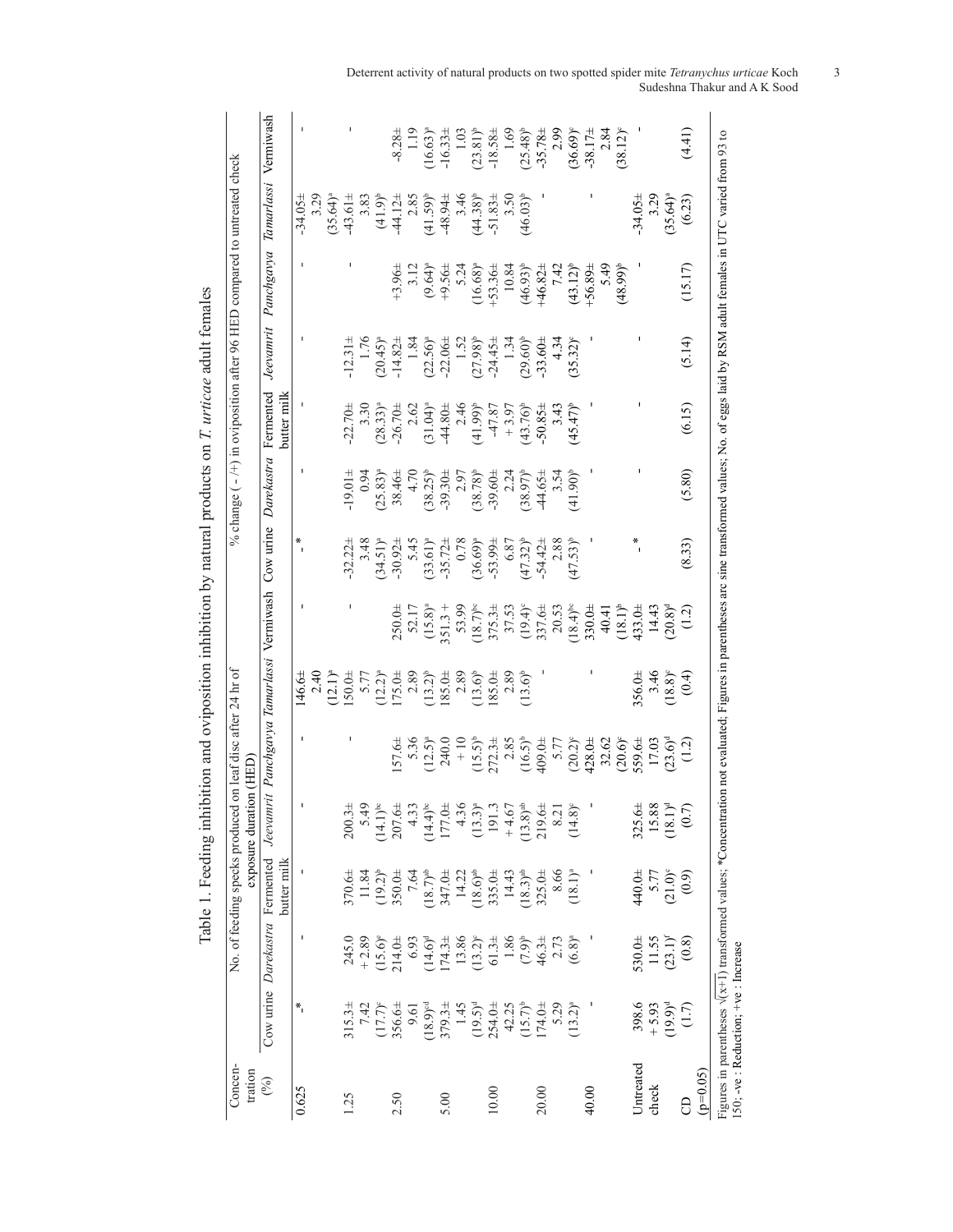

Fig. 1. Reduction in feeding of *T. urticae* adults due to natural products  $\overline{a}$ 

(-31.61 to -41.66) and vermiwash (-7.14 to -26.79) which depicts that all the products offered varying degree of feeding inhibition. However, *Darekastra* proved to be highly effective and fermented buttermilk proved to be the least effective.

The feeding inhibition property of *Darekastra* can be attributed to the presence of components of *Melia* which are pesticidal in nature. The chinaberry tree *Melia azedarach* is prevalant in Himachal Pradesh and is known to contain triterpenoids (like meliacarpins) and limonoids (meliartenin) which act as antifeedant, repellent and growth regulator against insect herbivores (El-Wakeil, 2013). The mode of action of *M. azedarach* as suggested by Breuer et al. (2003) is that it acts upon NADPH-cytochrome c reductase and cholinesterase in insects. Also, the limonoids and triterpenoids compounds are known to induce apoptosis/ programmed cell death (Akihisa et al., 2013). Exposure to *Darekastra* treated leaves results in inappropriate feeding of insect resulting into increased mortality. Hammad et al. (2017) recorded *T. urticae* mortality of 45 and 34% when exposed to leaf and fruit aqueous extract of *M. azedarach*, respectively. About 70% mortality of *T. urticae* eggs, nymphs and adults was recorded at 72 hr of treatment (Mwandila et al., 2013).

Oviposition deterrence activity of natural products against *T. urticae* presented as % change in oviposition was found significant (p*=*0.05) for all treatments (Table 1). However, treatments did not differ significantly from each other. The negative values represent reduction in oviposition while positive indicates increase. Change in oviposition was found negative for products viz. cow urine, *Darekastra*, fermented buttermilk, *Jeevamrit*, *Tamarlassi* and vermiwash which depict their efficacy in reducing the egg laying capacity of *T. urticae*. Reduction in oviposition ranged from 30 to 60% but cow urine, *Darekastra*, fermented buttermilk and *Tamarlassi* led to maximum reduction. *Panchgavya* resulted in positive values ranging from  $+3.96$  to  $+56.89\%$  depicting it as an oviposition inducer. Thus, cow urine, *Darekastra*, fermented buttermilk and *Tamarlassi* outperformed others to reduce oviposition. Oviposition deterrence index ranged- for cow urine  $(-25.46 \text{ to } +3.17)$ , *Darekastra* (-4.10 to +19.70), *Panchgavya* (-27.45 to  $+23.61$ ), vermiwash (-8.19 to  $+13.88$ ) exhibiting both attractiveness and deterrence activity. Cow urine exhibited deterrence at maximum concentration (10%), *Darekastra* and vermiwash were the least attractive and *Panchgavya* exhibited attractiveness to mites at maximum concentration. Fermented buttermilk (-7.01 to -28.89), *Jeevamrit* (-1.28 to -16.80) and *Tamarlassi* (-22.27 to -34.97) offered oviposition deterrence at all the concentrations.

Cow urine is known to be effective against insect pests. The oviposition deterrence of cow urine is not known but insecticidal activity against Bihar hairy caterpillar *Spilarctia oblique* sprayed @10% (Geetanjaly and Tiwari, 2014), *Spodoptera litura* @20% (Naik and Tiwari, 2018), sorghum shoot fly, *Atherigona soccata* @5% (Mudigoudra et al., 2009) is documented. *Darekastra* also possess the oviposition deterrence that can be attributed to its composition and mode of action of *M. azedarach.* Reduction of > 50% in oviposition activity and an increased premature period of *T. urticae* were recorded by Ashrafju et al. (2014). Outcomes of our study will act as reference for the oviposition deterrent activity of fermented buttermilk, *Tamarlassi* and vermiwash against *T. urticae* as this has not been documented earlier.

For both the parameters (feeding inhibition and oviposition deterrence, *Panchgavya* exhibited opposite trend i.e. treated leaf discs resulted in more feeding specks and induced egg laying by *T. urticae*. The possible reason is that *Panchgavya* is used as nutrient